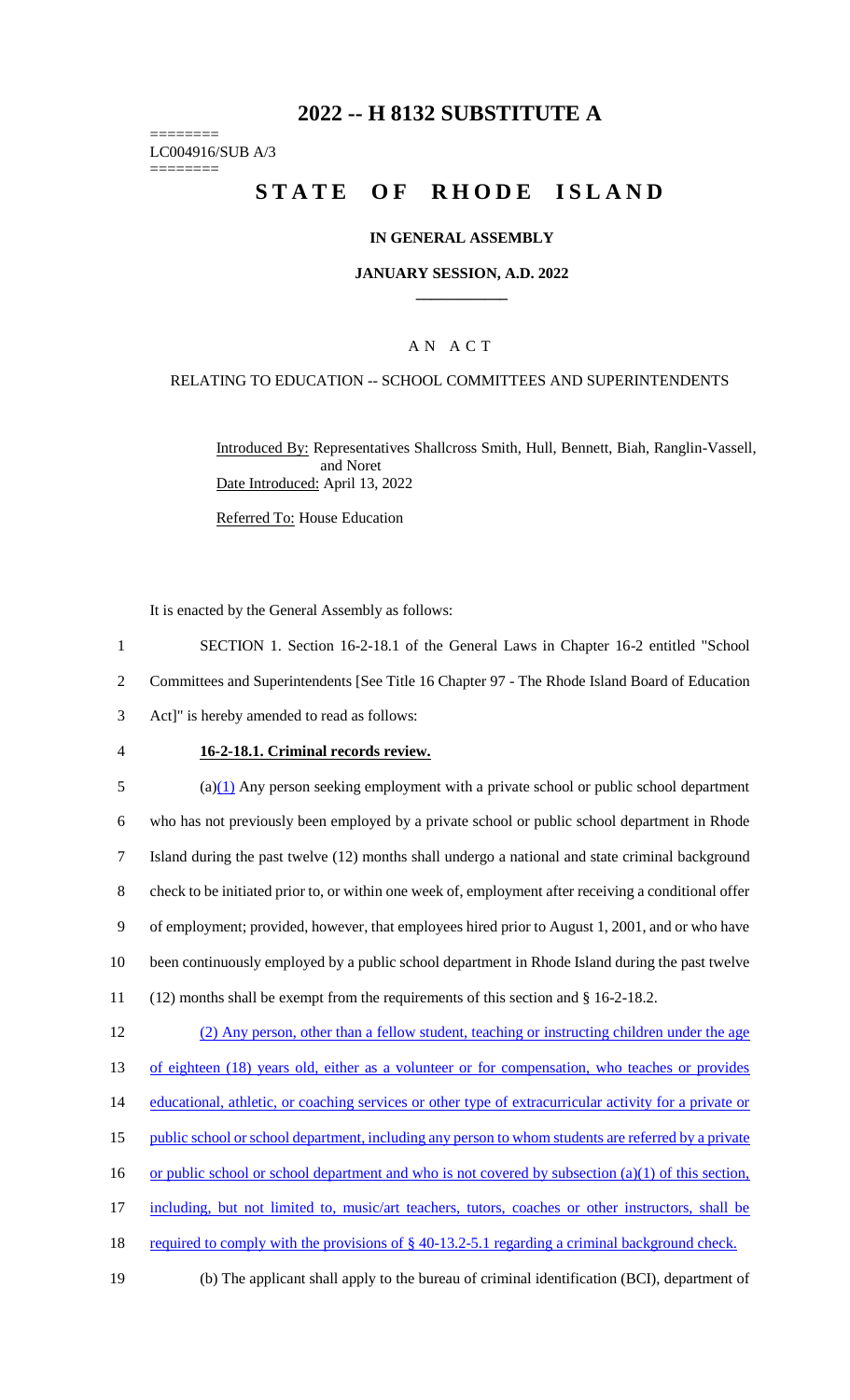attorney general, state police, or local police department where they reside, for a national and state criminal records check. Fingerprinting shall be required. Upon the discovery of any disqualifying information, the bureau of criminal identification, state police or local police department will inform the applicant, in writing, of the nature of the disqualifying information; and, without disclosing the nature of the disqualifying information, will notify the employer, in writing, that disqualifying information has been discovered.

 (c) An employee against whom disqualifying information has been found may request that a copy of the criminal background report be sent to the employer who shall make a judgment regarding the employment of the employee.

 (d) In those situations in which no disqualifying information has been found, the bureau of criminal identification, state police, or local police department shall inform the applicant and the employer, in writing, of this fact.

(e) For purposes of this section:

 (1) "Disqualifying information" means those offenses listed in §§ 23-17-37, 11-37-8.1, 11- 37-8.3, 11-9-1(b), 11-9-1(c), 11-9-1.3; and

 (2) "Employment" means those individuals hired directly by the private school or public school department, contractual employees of the private school or public school department, and those individuals, who may have direct or unmonitored contact with children or students, who are hired by a third party who or that has contracted with the private school or public school department to provide services.

 (f) The employer shall maintain on file, subject to inspection by the department of elementary and secondary education, evidence that criminal records checks have been initiated on all employees seeking employment subsequent to July 13, 1998, and the results of the checks. The applicant shall be responsible for the costs of the national and state criminal records check.

 (g) At the conclusion of the criminal background check required in this section, the attorney general, state police, or local police department shall promptly destroy the fingerprint record of the applicant obtained pursuant to this chapter.

SECTION 2. This act shall take effect upon passage.

======== LC004916/SUB A/3 ========